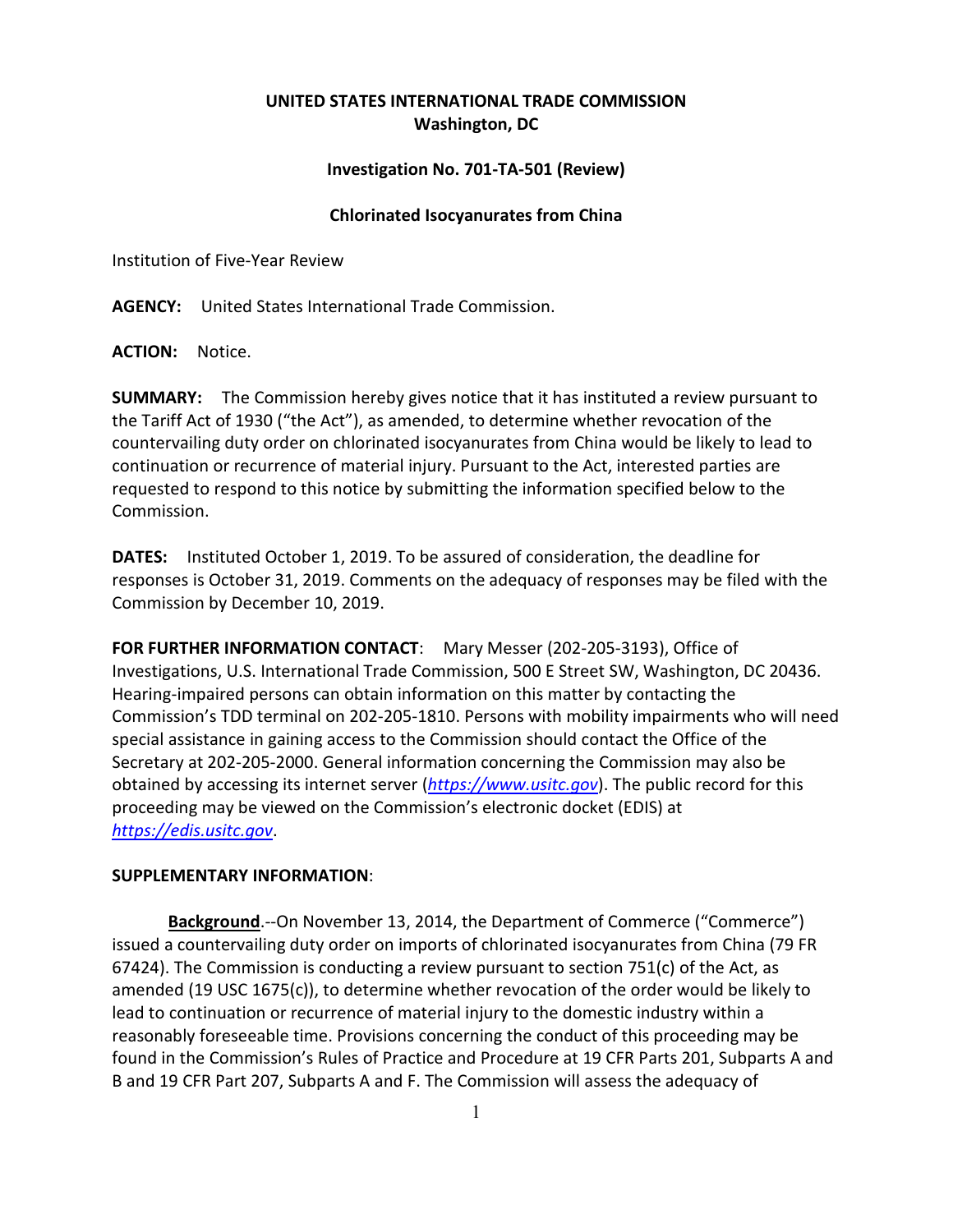interested party responses to this notice of institution to determine whether to conduct a full review or an expedited review. The Commission's determination in any expedited review will be based on the facts available, which may include information provided in response to this notice.

**Definitions**.--The following definitions apply to this review:

- (1) *Subject Merchandise* is the class or kind of merchandise that is within the scope of the five-year review, as defined by the Department of Commerce.
- (2) The *Subject Country* in this review is China.
- (3) The *Domestic Like Product* is the domestically produced product or products which are like, or in the absence of like, most similar in characteristics and uses with, the *Subject Merchandise*. In its original determination, the Commission defined a single *Domestic Like Product* consisting of all chlorinated isocyanurates, coextensive with Commerce's scope.
- (4) The *Domestic Industry* is the U.S. producers as a whole of the *Domestic Like Product*, or those producers whose collective output of the *Domestic Like Product* constitutes a major proportion of the total domestic production of the product. In its original determination, the Commission defined the *Domestic Industry* as all domestic integrated producers of chlorinated isocyanurates, as well as all domestic tableters of chlorinated isocyanurates. One Commissioner defined the *Domestic Industry* differently.
- (5) The *Order Date* is the date that the countervailing duty order under review became effective. In this review, the *Order Date* is November 13, 2014.
- (6) An *Importer* is any person or firm engaged, either directly or through a parent company or subsidiary, in importing the *Subject Merchandise* into the United States from a foreign manufacturer or through its selling agent.

**Participation in the proceeding and public service list**.--Persons, including industrial users of the *Subject Merchandise* and, if the merchandise is sold at the retail level, representative consumer organizations, wishing to participate in the proceeding as parties must file an entry of appearance with the Secretary to the Commission, as provided in section 201.11(b)(4) of the Commission's rules, no later than 21 days after publication of this notice in the *Federal Register*. The Secretary will maintain a public service list containing the names and addresses of all persons, or their representatives, who are parties to the proceeding.

Former Commission employees who are seeking to appear in Commission five-year reviews are advised that they may appear in a review even if they participated personally and substantially in the corresponding underlying original investigation or an earlier review of the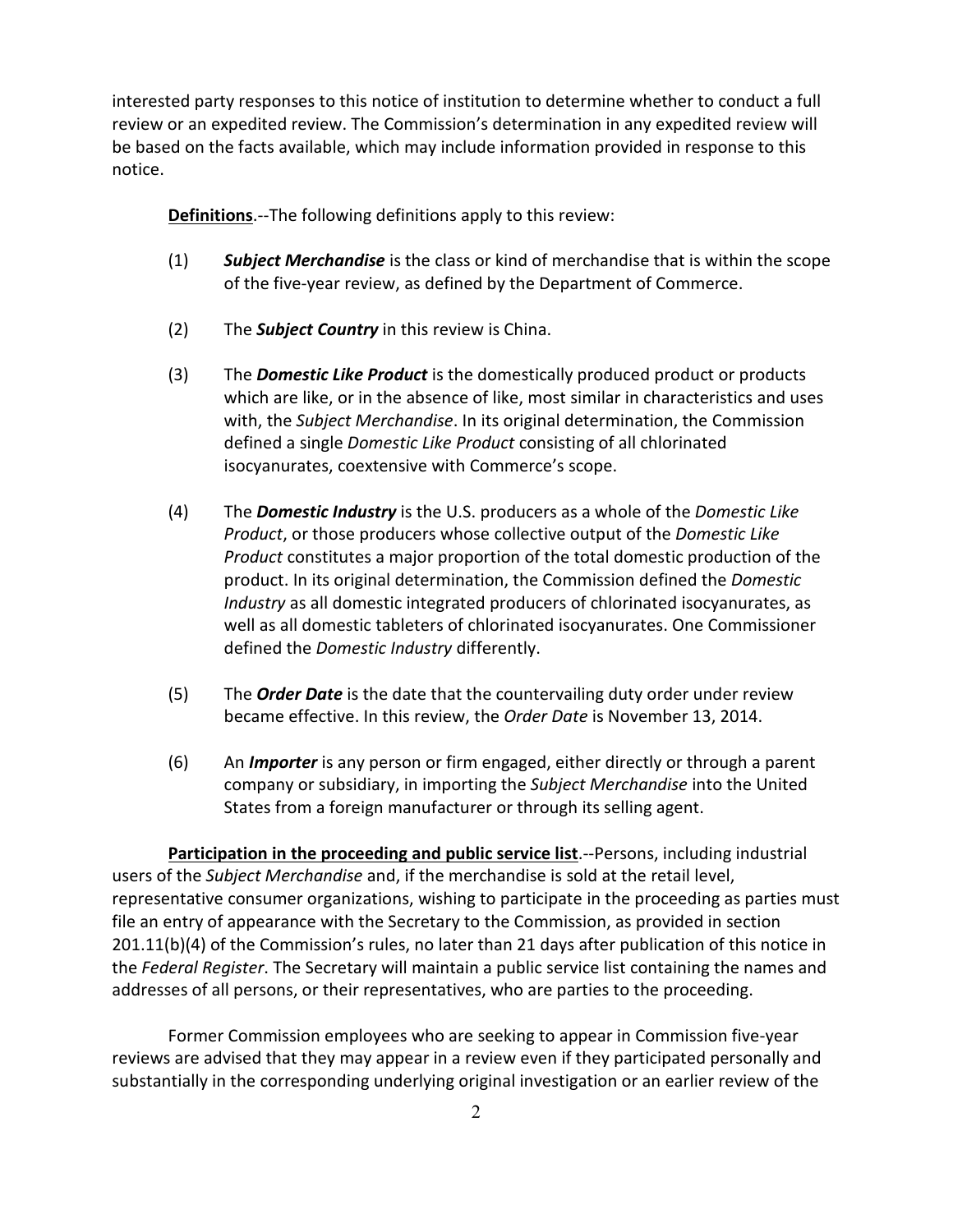same underlying investigation. The Commission's designated agency ethics official has advised that a five-year review is not the same particular matter as the underlying original investigation, and a five-year review is not the same particular matter as an earlier review of the same underlying investigation for purposes of 18 U.S.C. 207, the post employment statute for Federal employees, and Commission rule 201.15(b) (19 CFR 201.15(b)), 79 FR 3246 (Jan. 17, 2014), 73 FR 24609 (May 5, 2008). Consequently, former employees are not required to seek Commission approval to appear in a review under Commission rule 19 CFR 201.15, even if the corresponding underlying original investigation or an earlier review of the same underlying investigation was pending when they were Commission employees. For further ethics advice on this matter, contact Charles Smith, Office of the General Counsel, at 202-205-3408.

**Limited disclosure of business proprietary information (BPI) under an administrative protective order (APO) and APO service list**.--Pursuant to section 207.7(a) of the Commission's rules, the Secretary will make BPI submitted in this proceeding available to authorized applicants under the APO issued in the proceeding, provided that the application is made no later than 21 days after publication of this notice in the *Federal Register*. Authorized applicants must represent interested parties, as defined in 19 U.S.C. 1677(9), who are parties to the proceeding. A separate service list will be maintained by the Secretary for those parties authorized to receive BPI under the APO.

**Certification**.--Pursuant to section 207.3 of the Commission's rules, any person submitting information to the Commission in connection with this proceeding must certify that the information is accurate and complete to the best of the submitter's knowledge. In making the certification, the submitter will acknowledge that information submitted in response to this request for information and throughout this proceeding or other proceeding may be disclosed to and used: (i) by the Commission, its employees and Offices, and contract personnel (a) for developing or maintaining the records of this or a related proceeding, or (b) in internal investigations, audits, reviews, and evaluations relating to the programs, personnel, and operations of the Commission including under 5 U.S.C. Appendix 3; or (ii) by U.S. government employees and contract personnel, solely for cybersecurity purposes. All contract personnel will sign appropriate nondisclosure agreements.

**Written submissions**.--Pursuant to section 207.61 of the Commission's rules, each interested party response to this notice must provide the information specified below. The deadline for filing such responses is October 31, 2019. Pursuant to section 207.62(b) of the Commission's rules, eligible parties (as specified in Commission rule 207.62(b)(1)) may also file comments concerning the adequacy of responses to the notice of institution and whether the Commission should conduct an expedited or full review. The deadline for filing such comments is December 10, 2019. All written submissions must conform with the provisions of section 201.8 of the Commission's rules; any submissions that contain BPI must also conform with the requirements of sections 201.6, 207.3, and 207.7 of the Commission's rules. The Commission's *Handbook on Filing Procedures*, available on the Commission's website at [https://www.usitc.gov/documents/handbook\\_on\\_filing\\_procedures.pdf,](https://www.usitc.gov/documents/handbook_on_filing_procedures.pdf) elaborates upon the Commission's procedures with respect to filings. Also, in accordance with sections 201.16(c)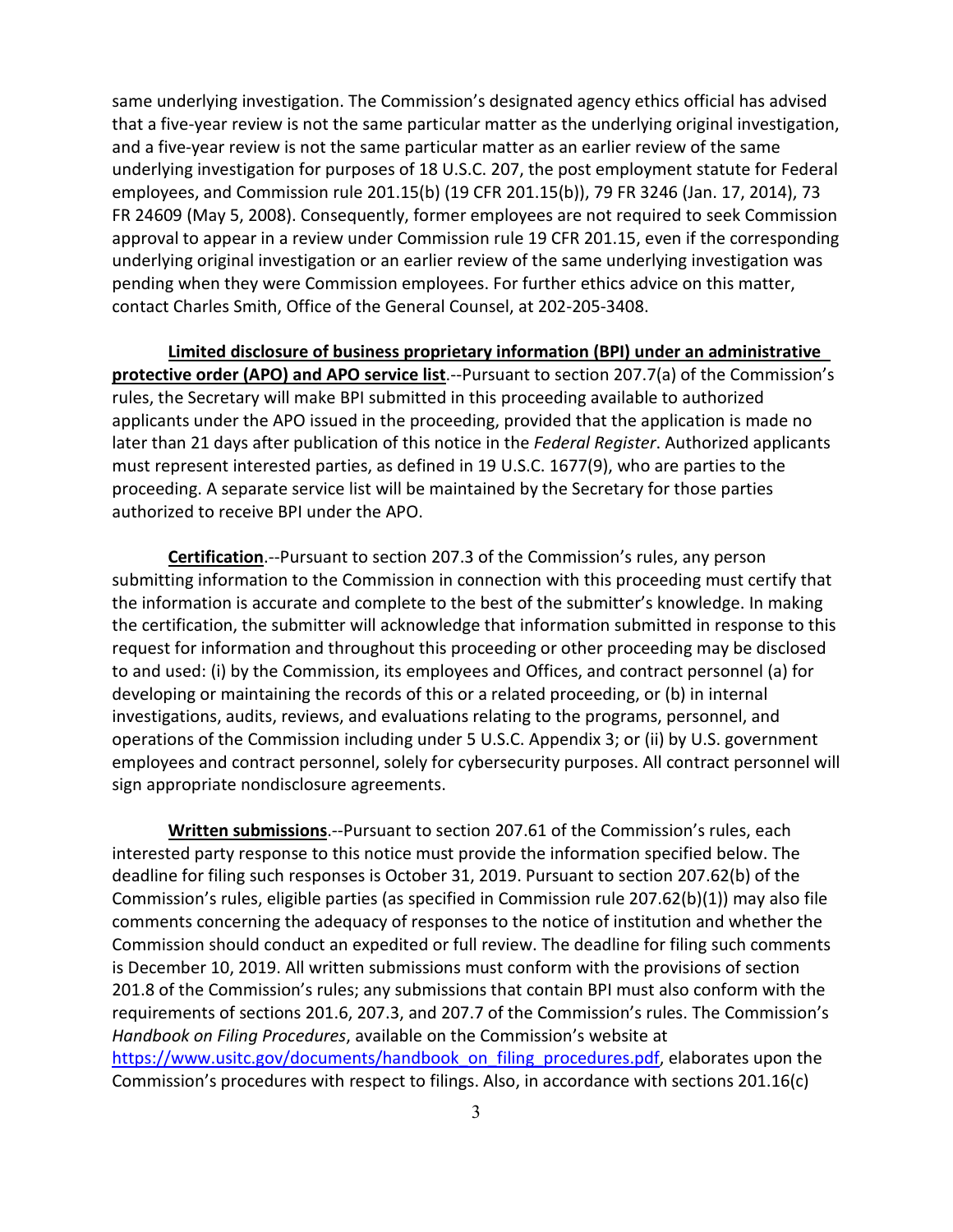and 207.3 of the Commission's rules, each document filed by a party to the proceeding must be served on all other parties to the proceeding (as identified by either the public or APO service list as appropriate), and a certificate of service must accompany the document (if you are not a party to the proceeding you do not need to serve your response).

No response to this request for information is required if a currently valid Office of Management and Budget ("OMB") number is not displayed; the OMB number is 3117 0016/USITC No. 19-5-440, expiration date June 30, 2020. Public reporting burden for the request is estimated to average 15 hours per response. Please send comments regarding the accuracy of this burden estimate to the Office of Investigations, U.S. International Trade Commission, 500 E Street SW, Washington, DC 20436.

**Inability to provide requested information**.--Pursuant to section 207.61(c) of the Commission's rules, any interested party that cannot furnish the information requested by this notice in the requested form and manner shall notify the Commission at the earliest possible time, provide a full explanation of why it cannot provide the requested information, and indicate alternative forms in which it can provide equivalent information. If an interested party does not provide this notification (or the Commission finds the explanation provided in the notification inadequate) and fails to provide a complete response to this notice, the Commission may take an adverse inference against the party pursuant to section 776(b) of the Act (19 U.S.C. 1677e(b)) in making its determination in the review.

**INFORMATION TO BE PROVIDED IN RESPONSE TO THIS NOTICE OF INSTITUTION**: As used below, the term "firm" includes any related firms.

- (1) The name and address of your firm or entity (including World Wide Web address) and name, telephone number, fax number, and E-mail address of the certifying official.
- (2) A statement indicating whether your firm/entity is an interested party under 19 U.S.C. 1677(9) and if so, how, including whether your firm/entity is a U.S. producer of the *Domestic Like Product*, a U.S. union or worker group, a U.S. importer of the *Subject Merchandi*se, a foreign producer or exporter of the *Subject Merchandise*, a U.S. or foreign trade or business association (a majority of whose members are interested parties under the statute), or another interested party (including an explanation). If you are a union/worker group or trade/business association, identify the firms in which your workers are employed or which are members of your association.
- (3) A statement indicating whether your firm/entity is willing to participate in this proceeding by providing information requested by the Commission.
- (4) A statement of the likely effects of the revocation of the countervailing duty order on the *Domestic Industry* in general and/or your firm/entity specifically. In your response, please discuss the various factors specified in section 752(a) of the Act (19 U.S.C.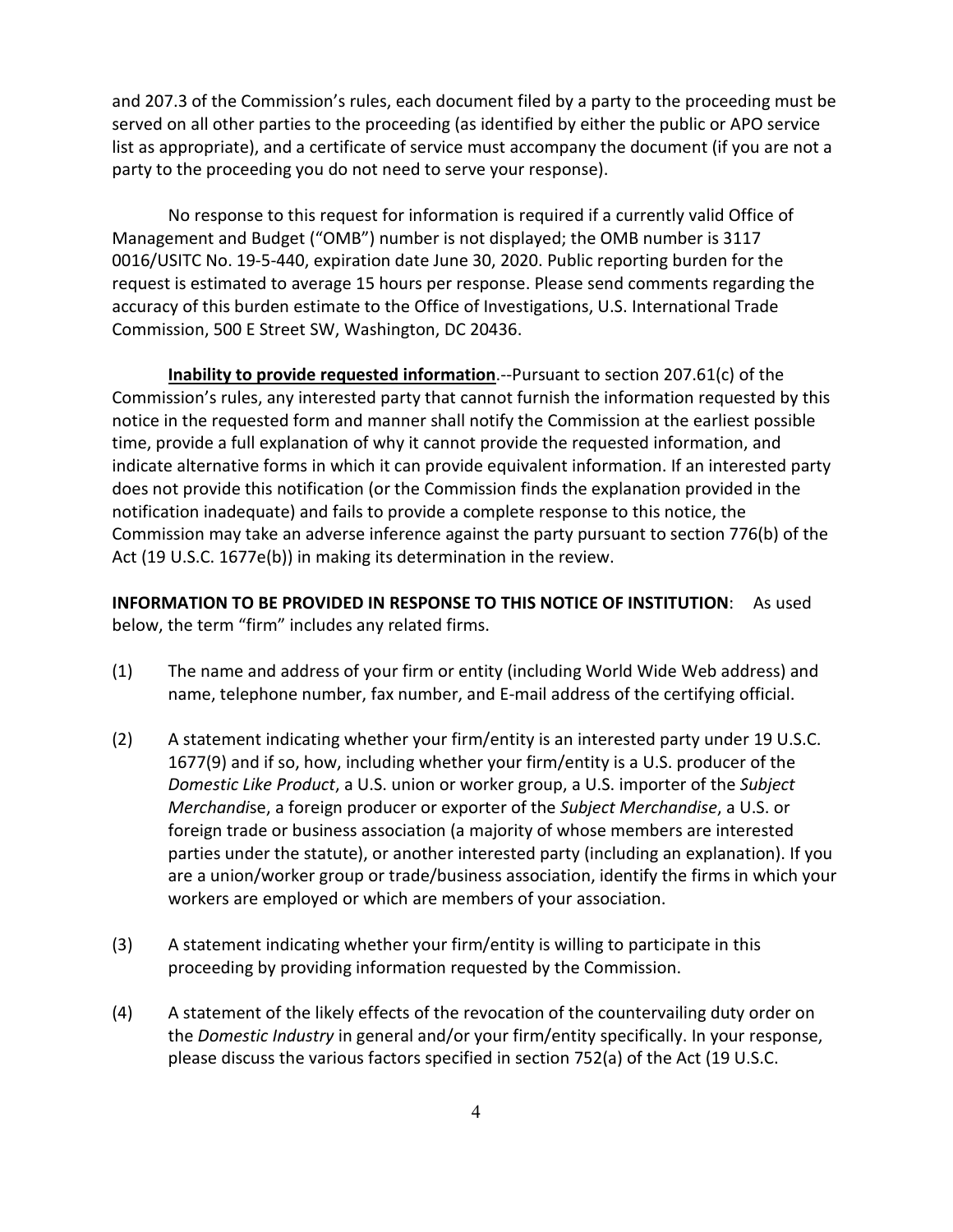1675a(a)) including the likely volume of subject imports, likely price effects of subject imports, and likely impact of imports of *Subject Merchandise* on the *Domestic Industry*.

- (5) A list of all known and currently operating U.S. producers of the *Domestic Like Product*. Identify any known related parties and the nature of the relationship as defined in section 771(4)(B) of the Act (19 U.S.C. 1677(4)(B)).
- (6) A list of all known and currently operating U.S. importers of the *Subject Merchandise* and producers of the *Subject Merchandise* in the *Subject Country* that currently export or have exported *Subject Merchandise* to the United States or other countries since the *Order Date*.
- (7) A list of 3-5 leading purchasers in the U.S. market for the *Domestic Like Product* and the *Subject Merchandise* (including street address, World Wide Web address, and the name, telephone number, fax number, and E-mail address of a responsible official at each firm).
- (8) A list of known sources of information on national or regional prices for the *Domestic Like Product* or the *Subject Merchandise* in the U.S. or other markets.
- (9) If you are a U.S. producer of the *Domestic Like Product*, provide the following information on your firm's operations on that product during calendar year 2018, except as noted (report quantity data in pounds and value data in U.S. dollars, f.o.b. plant). If you are a union/worker group or trade/business association, provide the information, on an aggregate basis, for the firms in which your workers are employed/which are members of your association.
	- (a) Production (quantity) and, if known, an estimate of the percentage of total U.S. production of the *Domestic Like Product* accounted for by your firm's(s') production;
	- (b) Capacity (quantity) of your firm to produce the *Domestic Like Product* (that is, the level of production that your establishment(s) could reasonably have expected to attain during the year, assuming normal operating conditions (using equipment and machinery in place and ready to operate), normal operating levels (hours per week/weeks per year), time for downtime, maintenance, repair, and cleanup, and a typical or representative product mix);
	- (c) the quantity and value of U.S. commercial shipments of the *Domestic Like Product* produced in your U.S. plant(s);
	- (d) the quantity and value of U.S. internal consumption/company transfers of the *Domestic Like Product* produced in your U.S. plant(s); and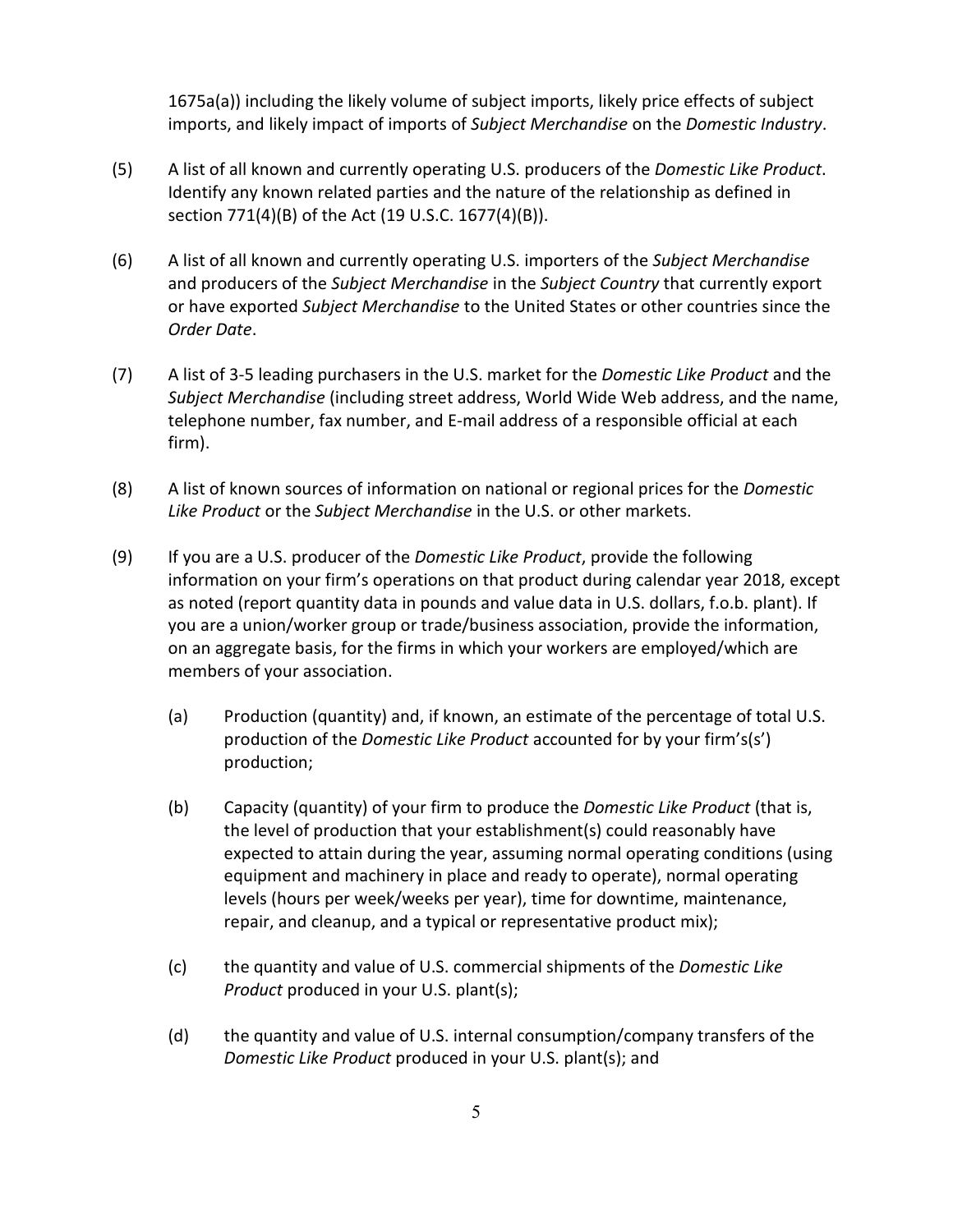- (e) the value of (i) net sales, (ii) cost of goods sold (COGS), (iii) gross profit, (iv) selling, general and administrative (SG&A) expenses, and (v) operating income of the *Domestic Like Product* produced in your U.S. plant(s) (include both U.S. and export commercial sales, internal consumption, and company transfers) for your most recently completed fiscal year (identify the date on which your fiscal year ends).
- (10) If you are a U.S. importer or a trade/business association of U.S. importers of the *Subject Merchandise* from the *Subject Country*, provide the following information on your firm's(s') operations on that product during calendar year 2018 (report quantity data in pounds and value data in U.S. dollars). If you are a trade/business association, provide the information, on an aggregate basis, for the firms which are members of your association.
	- (a) The quantity and value (landed, duty-paid but not including countervailing duties) of U.S. imports and, if known, an estimate of the percentage of total U.S. imports of *Subject Merchandise* from the *Subject Country* accounted for by your firm's(s') imports;
	- (b) the quantity and value (f.o.b. U.S. port, including countervailing duties) of U.S. commercial shipments of *Subject Merchandise* imported from the *Subject Country*; and
	- (c) the quantity and value (f.o.b. U.S. port, including countervailing duties) of U.S. internal consumption/company transfers of *Subject Merchandise* imported from the *Subject Country*.
- (11) If you are a producer, an exporter, or a trade/business association of producers or exporters of the *Subject Merchandise* in the *Subject Country*, provide the following information on your firm's(s') operations on that product during calendar year 2018 (report quantity data in pounds and value data in U.S. dollars, landed and duty-paid at the U.S. port but not including countervailing duties). If you are a trade/business association, provide the information, on an aggregate basis, for the firms which are members of your association.
	- (a) Production (quantity) and, if known, an estimate of the percentage of total production of *Subject Merchandise* in the *Subject Country* accounted for by your firm's(s') production;
	- (b) Capacity (quantity) of your firm(s) to produce the *Subject Merchandise* in the *Subject Country* (that is, the level of production that your establishment(s) could reasonably have expected to attain during the year, assuming normal operating conditions (using equipment and machinery in place and ready to operate), normal operating levels (hours per week/weeks per year), time for downtime,